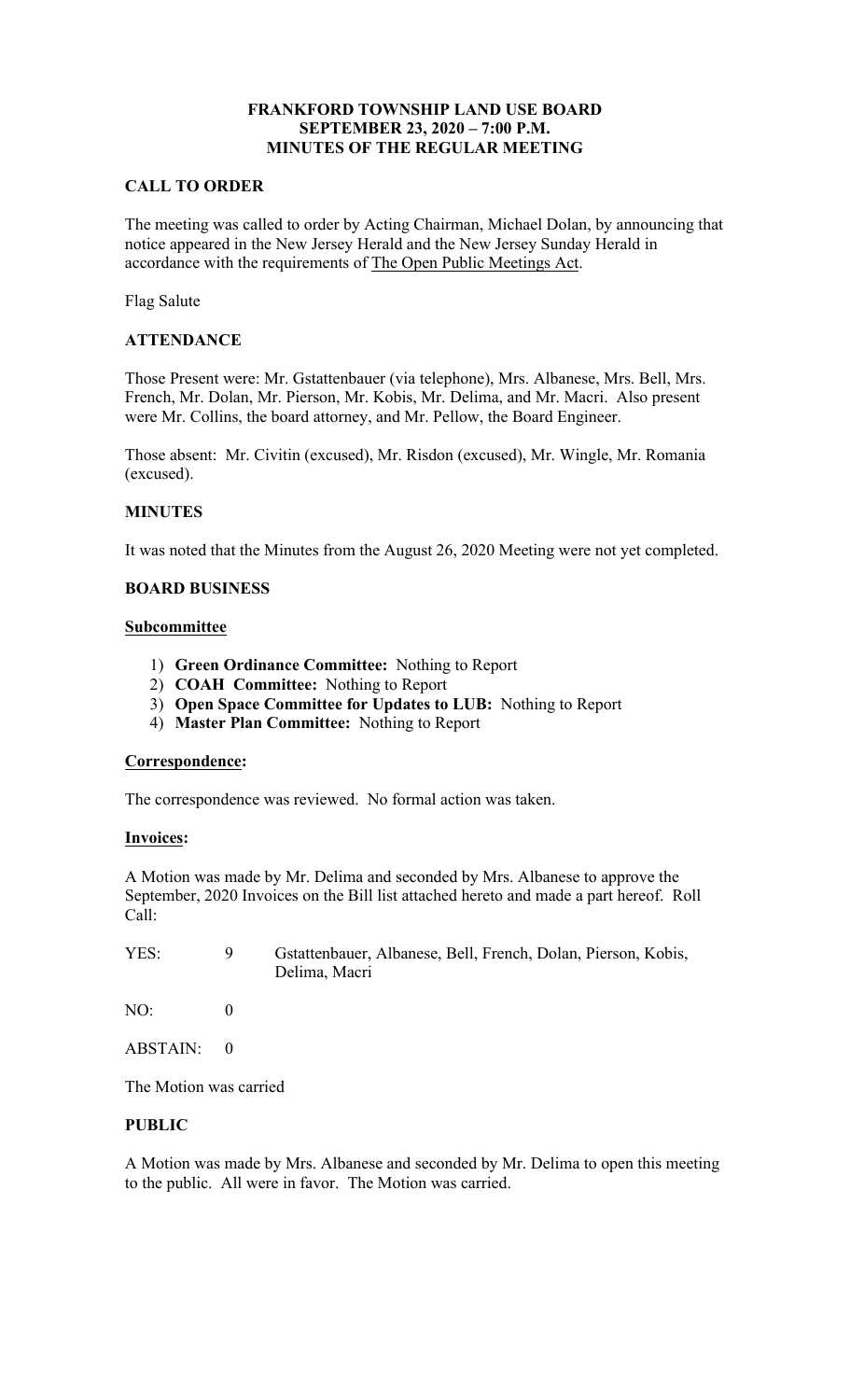# **Frankford Township Land Use Board September 23, 2020 Minutes Page 2 of 5**

### **PUBLIC PARTICIPATION CONT.**

 Frankford Township Fire Department is having a Corn hole Tournament, Food Truck and **Frankford Township Fire Department –** Mr. Collins indicated that Frankford Township Fire Department is part of the Frankford Township's Government. The a Drive thru Fish Fry which apparently is not allowed in the CED-1 Zone. Mr. Collins indicated that the fire department is a government agency and does need to get use approval or site plan approval. The Fire Department has a Capital Improvement Plan Resolution that authorizes them to build a new firehouse on this property. As a fire department they are allowed to do things that are customarily and incidental to fire department use of the property. Therefore, there is no need for them to come to the board for an approval and no need to amend a Resolution. There is no need to have a Resolution for each event. This is not something the government regulates. The board does wish them luck. The Fire Department does have to comply with Construction Code rules and regulations and obtain a Certificate of Occupancy and any conditions. This is for life safety and construction code requirements, which the Land Use Board has no control over.

There being no further public participation, a Motion was made by Mr. Gstattenbauer and seconded by Mr. Delima to close this matter to the public. All were in favor. The Motion was carried.

# **ZONING OFFICER'S AGENDA**

The Zoning Officer's report dated September, 2020 was reviewed. No formal action was taken.

#### **RESOLUTIONS**

## **Allen and June Bentson – LUB 20-07 – Block 165, Lots 12, 8 & 9.02 – 64 Myrtle Avenue – Minor Subdivision & "C" & "D" Variance:**

It was noted by Mr. Collins that the applicant's did not need the Variance because with the additional land, they are now under the Floor Area Ratio. The Resolution was reviewed. A Motion was made by Mr. Gstattenbauer and seconded by Mr. Kobis to approve the Resolution for a Minor Subdivision (Lot Line Adjustment). Roll Call:

YES: 4 Gstattenbauer, Dolan, Kobis, Macri

NO: 0

ABSTAIN: 0

The Motion was carried.

#### **CARRIED APPLICATIONS**

## **Shore Road – Interpretation and/or "D" Variance: Lars and Kimberly Hawley – LUB 20-06 – Block 130, Lot 13 – 19 Upper North**

 to the October 28, 2020 Land Use Board meeting without further notice. Mr. Collins destroyed. They will accept that it was totally destroyed. They may continue to seek an A letter was received from the applicant's attorney requesting that this matter be carried indicated since this letter was submitted, Mr. Haggerty confirmed with him on the telephone today that the Hawley's will not seek to contest the Construction Code Official's determination that the accessory housing unit was destroyed totally by fire and they will decide whether they will continue to go forward and if they do, they will not contest that it was a pre-existing non-conforming structure and use that was not totally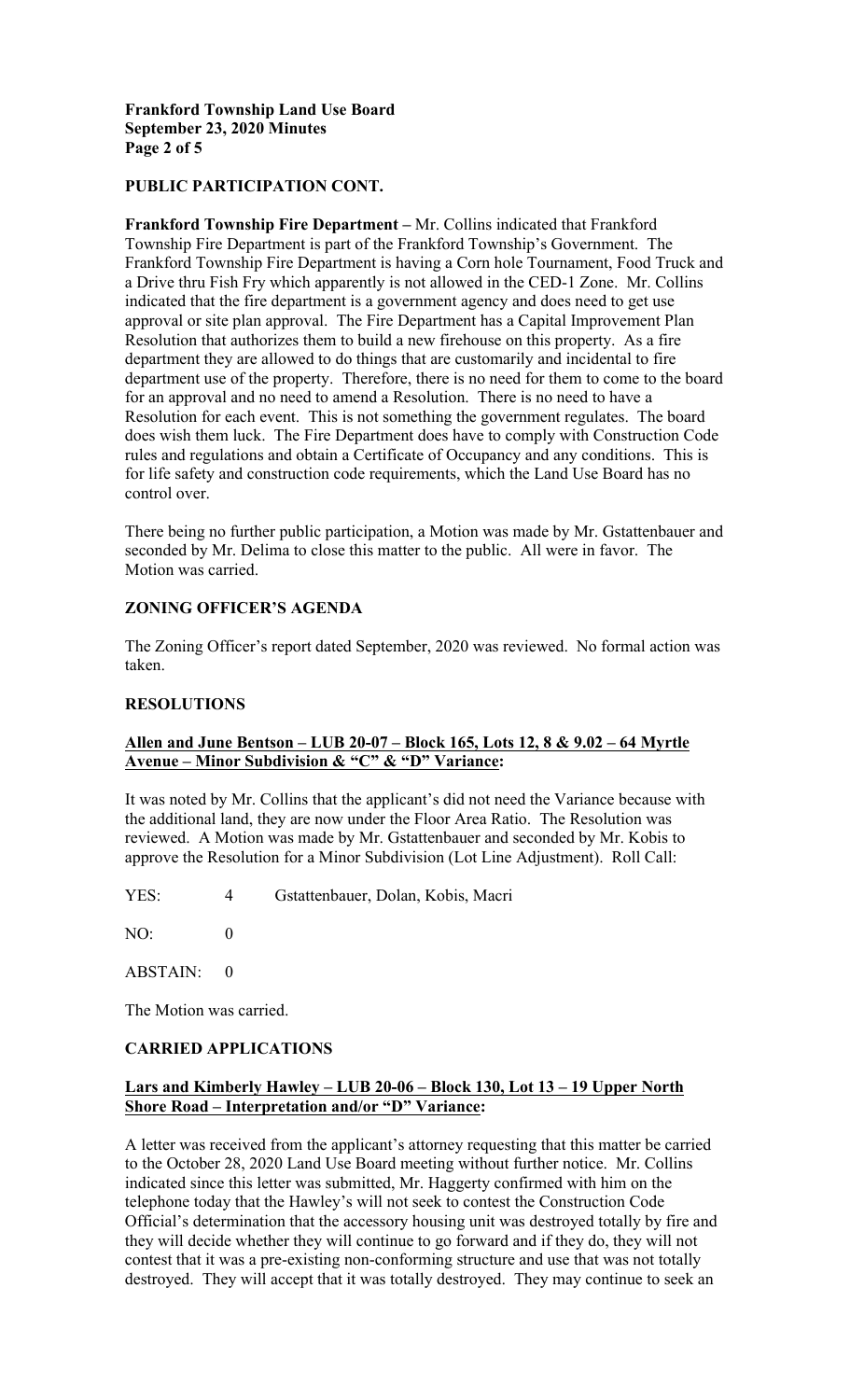# **Frankford Township Land Use Board September 23, 2020 Minutes Page 3 of 5**

### **CARRIED APPLICATIONS CONT.**

# **Shore Road – Interpretation and/or "D" Variance cont.: Lars and Kimberly Hawley – LUB 20-06 – Block 130, Lot 13 – 19 Upper North**

application which they will ask in the alternative to have a use variance to have a second unit. They may also consider making the unit a garage.

A Motion was made by Mrs. French and seconded by Mrs. Albanese to carry this matter without further notice to the October 28, 2020 Land Use Board Meeting. All were in favor. The Motion was carried.

## **Heather Mabie – Wacker's Great Outdoors, LLC – LUB 20-04- Block 27, Lot 3 – 1 Dickerson Road – "C" Variance – Conditional Use (30-1027):**

 Appearing before the board was Heather Mabie, the applicant. Ms. Mabie was sworn in by the board attorney.

Mr. Pellow indicated as stated in his report last dated September 21, 2020 all of the completeness items have been done. Mr. Collins indicated that the notice was also sufficient for this application

A Motion was made by Mr. Delima and seconded by Mr. Kobis to deem this application complete. All were in favor. The Motion was carried.

 sporting goods store with some special pickups for mainly friends, family or neighbors. Mrs. Mabie indicated that in 2017 she applied for a Zoning Permit to operate an on-line At that time the prior Zoning Officer gave her a Zoning Permit. She never mentioned at that time that she needed a Variance. Recently she decided to add Fire Arms to her sales. She contacted the State Police and fulfilled all of their requirements as far as gun safety and how guns have to be stored, how they have to be handled and back ground checks. Her next step was ATF. ATF informed her that she had an issue with her Zoning Permit based on their conversation with the Township Zoning Officer. At that time she was notified that she was supposed to appear before the board for a Variance to operate this business.

 delivery. People to come to your home to buy the materials she sells in the form of Mr. Collins indicated that the reason she is before the board this evening is that any prior approval did not include any retail or personal attendance at her home. He further indicated that she needs a "D" Variance for other than mail order or UPS or that kind of archery and fire arms in person at your home requires approval. Mr. Collins further stated that she does need site plan approval for the online business even if she does not get the Use Variance.

Mrs. Mabie does not want to be commercial and full retail. She stated that 99% of the time she is selling on the website and eBay and things are drop shipped. She does not even touch the items. She indicated that she has neighbors, friends and herself who would like to purchase in person. She would like to continue this if she is allowed. Having a full retail business and having items on the shelves is not her intension.

Mr. Dolan questioned Mrs. Mabie the impact of not having an in person pick up at her home. Mrs. Mabie indicated that it is not a major impact for some items, but for certain items. If it is something big and bulky, like a ladder tree stand, and she buys a bunch and put them on a pallet, she can ship them cheaper, which is savings to her customer. However, this is rare and only happens once a year. The major issue is with the Fire Arm transfers this is the only time that someone needs to come and physically do a transfer. Mr. Dolan questioned as to how the transfer works. She indicated that she will receive the fire arm from the manufacturer or distributor. She logs the purchase into her book.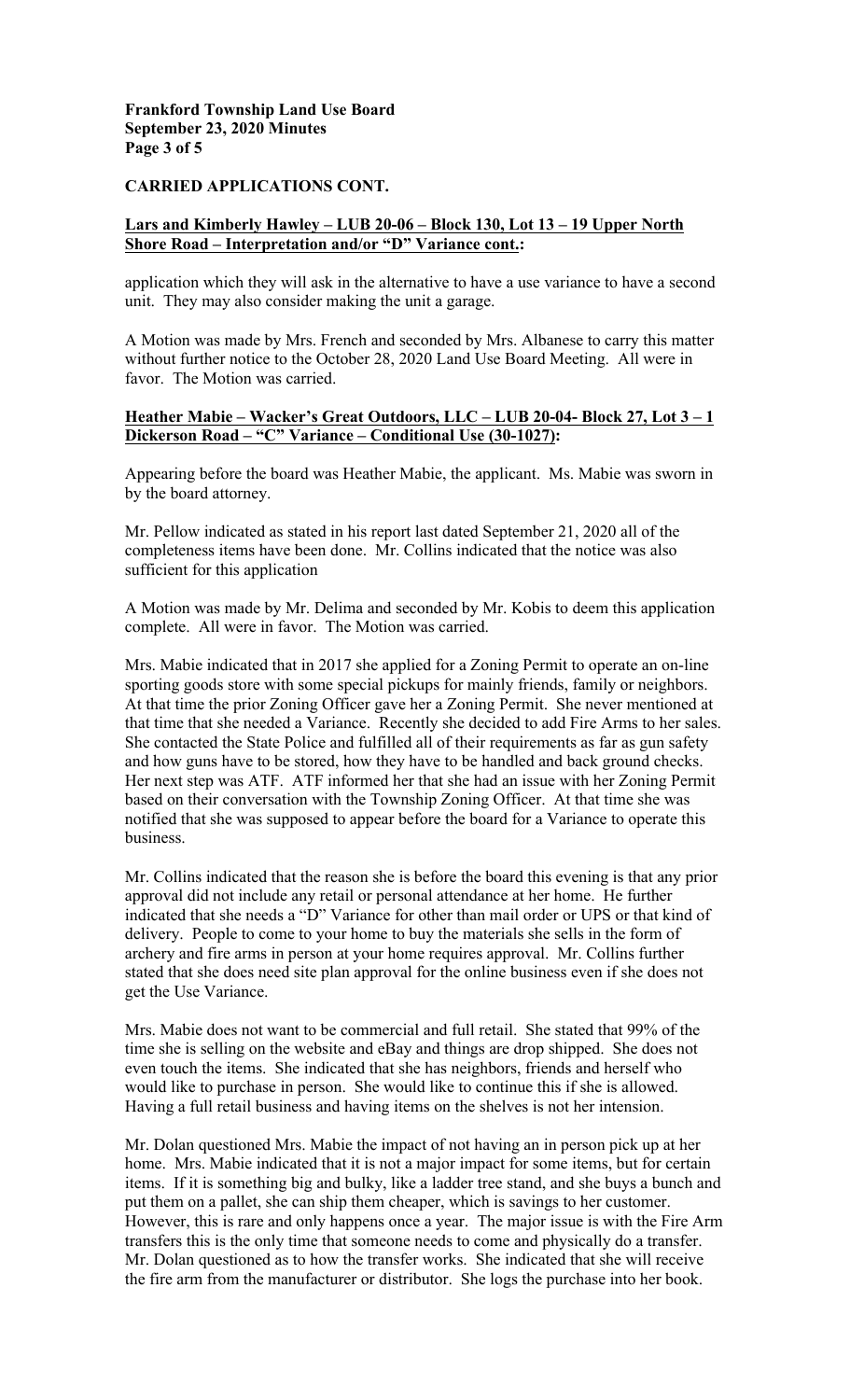### **Frankford Township Land Use Board September 23, 2020 Minutes Page 4 of 5**

### **CARRIED APPLICATIONS CONT.**

## **Heather Mabie – Wacker's Great Outdoors, LLC – LUB 20-04- Block 27, Lot 3 – 1 Dickerson Road – "C" Variance – Conditional Use (30-1027) cont.:**

At that time the purchaser will come in and fill out a form transferring it from Wacker's Outdoor to them. At that time they need to show her proper ID, she then has to enter the information into the computer (ID and serial number). They will either get an approval or a denial. She then writes the confirmation number down and the customer can then take their fire arm and leave. If she is not able to make the transfer at her home, then she will have to take it to another local sports shop because she will not be able to transfer the fire arm to the customer directly. The ATF will only give her approval to sell to another federally licensed dealer. This would be another charge for the customer.

Mrs. French questioned Mrs. Mabie as to how many guns does she think she will be selling at her home. Mrs. Mabie indicated that she could not give her a set number, but she does not expect it to be a lot. She would like it for her family, friends and herself.

Mr. Collins indicated that selling it to herself is not the issue. The issue this evening is the  $3<sup>rd</sup>$  party coming to the house.

Mr. Collins asked Mrs. Mabie to explain her site plan to the board. She indicated that she does not want to bring people directly into her home. She would like to keep it separate. She intends to use her shed as the area to make transfers. She provided a handicapped parking area. She had to make the shed compliant with the State Police and she passed with them.

Mr. Macri questioned if there will be power in the shed. He was concerned about the lighting. Mrs. Mabie indicated that there is power and she does have lights around the entire area of the shed for customers to see from the driveway to the shed.

Mrs. Albanese questioned Mrs. Mabie about the inventory in the shed. Mrs. Mabie indicated that most of her sales are drop shipped. There will be no display in the shed. She will only have the actual orders for people who purchased and are coming to the home.

Mr. Macri questioned Mrs. Mabie about signage. Mrs. Mabie indicated at the present time she has no signage but she would like to have a small sign to show people where to go. Mr. Pellow indicated that she would be allowed a 4 square foot sign  $(2 \times 2)$ .

Mr. Pellow indicated in his report that the construction detail of the handicapped ramp will have to go to the construction department for approval.

A Motion was made by Mrs. Albanese and seconded by Mr. Delima to open this matter to the public. All were in favor. The Motion was carried.

Appearing before the board was Robert Mitchell who was sworn in by the board attorney. He questioned the board if the Variance would travel with the Deed. The board attorney indicated that it would and it would be limited to the proposed Use Variance approval. Mr. Mitchell expressed his concern with this. He indicated that she is a good neighbor, but he is still concerned about someone new coming in if the variance travels with the land.

Appearing before the board was Dennis Bergman who was sworn in by the board attorney. Mr. Bergman indicated that he was in favor of this application.